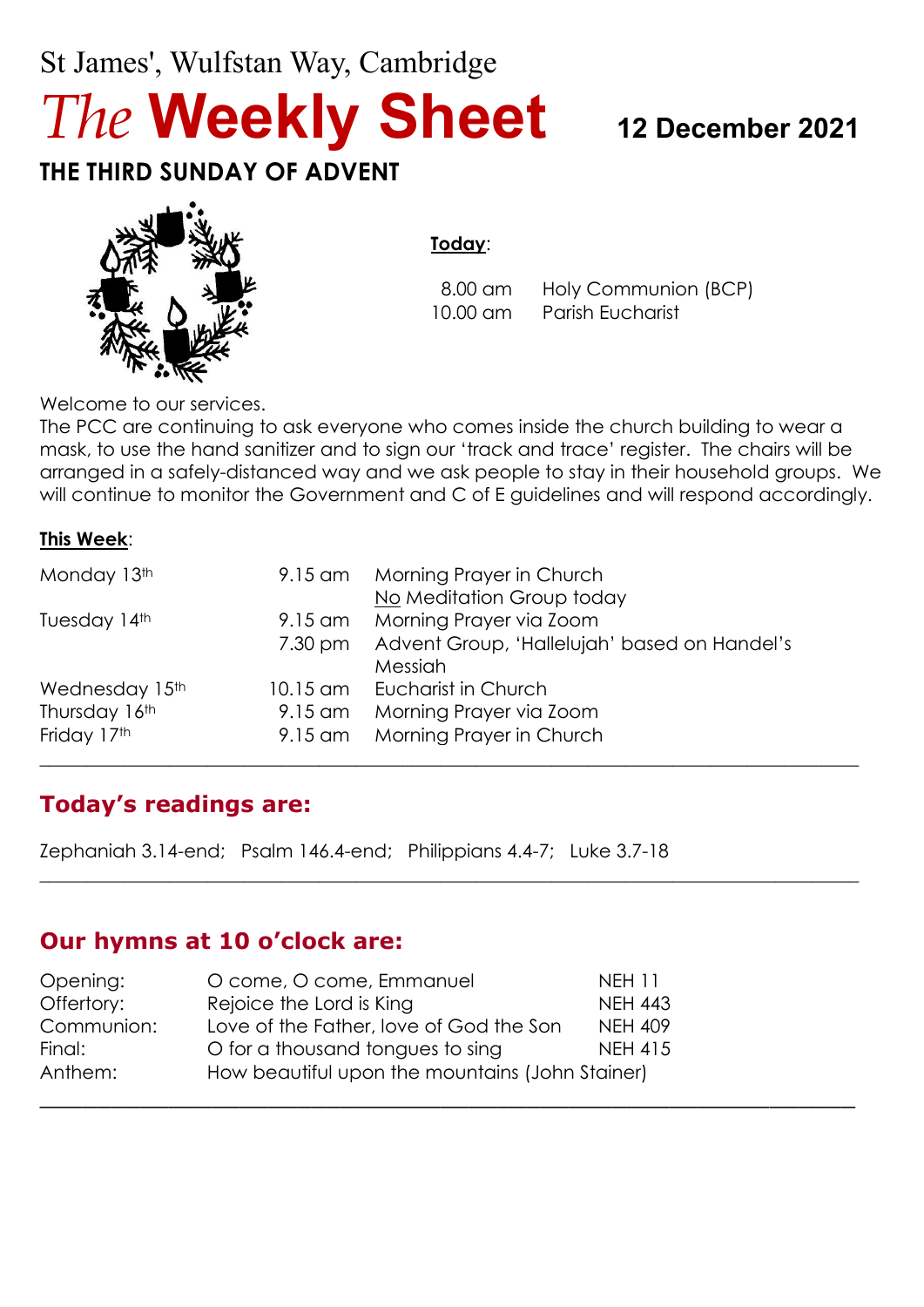# **Collect for today**

God for whom we watch and wait, you sent John the Baptist to prepare the way of your Son: give us courage to speak the truth, to hunger for justice, and to suffer for the cause of right, with Jesus Christ our Lord.

\_\_\_\_\_\_\_\_\_\_\_\_\_\_\_\_\_\_\_\_\_\_\_\_\_\_\_\_\_\_\_\_\_\_\_\_\_\_\_\_\_\_\_\_\_\_\_\_\_\_\_\_\_\_\_\_\_\_\_\_\_\_\_\_\_\_\_\_\_\_\_\_\_\_\_\_\_\_\_\_\_\_\_\_\_

# **Christmas Dates for your Diary**

#### **Sunday 19th December**

5.00 pm Choir rehearsal for Carol Service

7.00 pm *Carol Service*

#### **Friday 24th Christmas Eve**

- 3 5 pm *Christingle Service*
- 11.00 pm *Midnight Mass*

#### **Saturday 25th Christmas Day**

10.00 am *All Age Eucharist*

#### **Sunday 26th Boxing Day**

No services today or during the week between Christmas and New Year

 $\_$  , and the set of the set of the set of the set of the set of the set of the set of the set of the set of the set of the set of the set of the set of the set of the set of the set of the set of the set of the set of th

# **Zephaniah 3.14-end**

#### **A Song of Joy**

Sing aloud, O daughter Zion; shout, O Israel! Rejoice and exult with all your heart, O daughter Jerusalem! The LORD has taken away the judgements against you, he has turned away your enemies. The king of Israel, the LORD, is in your midst; you shall fear disaster no more. On that day it shall be said to Jerusalem: Do not fear, O Zion; do not let your hands grow weak. The LORD, your God, is in your midst, a warrior who gives victory;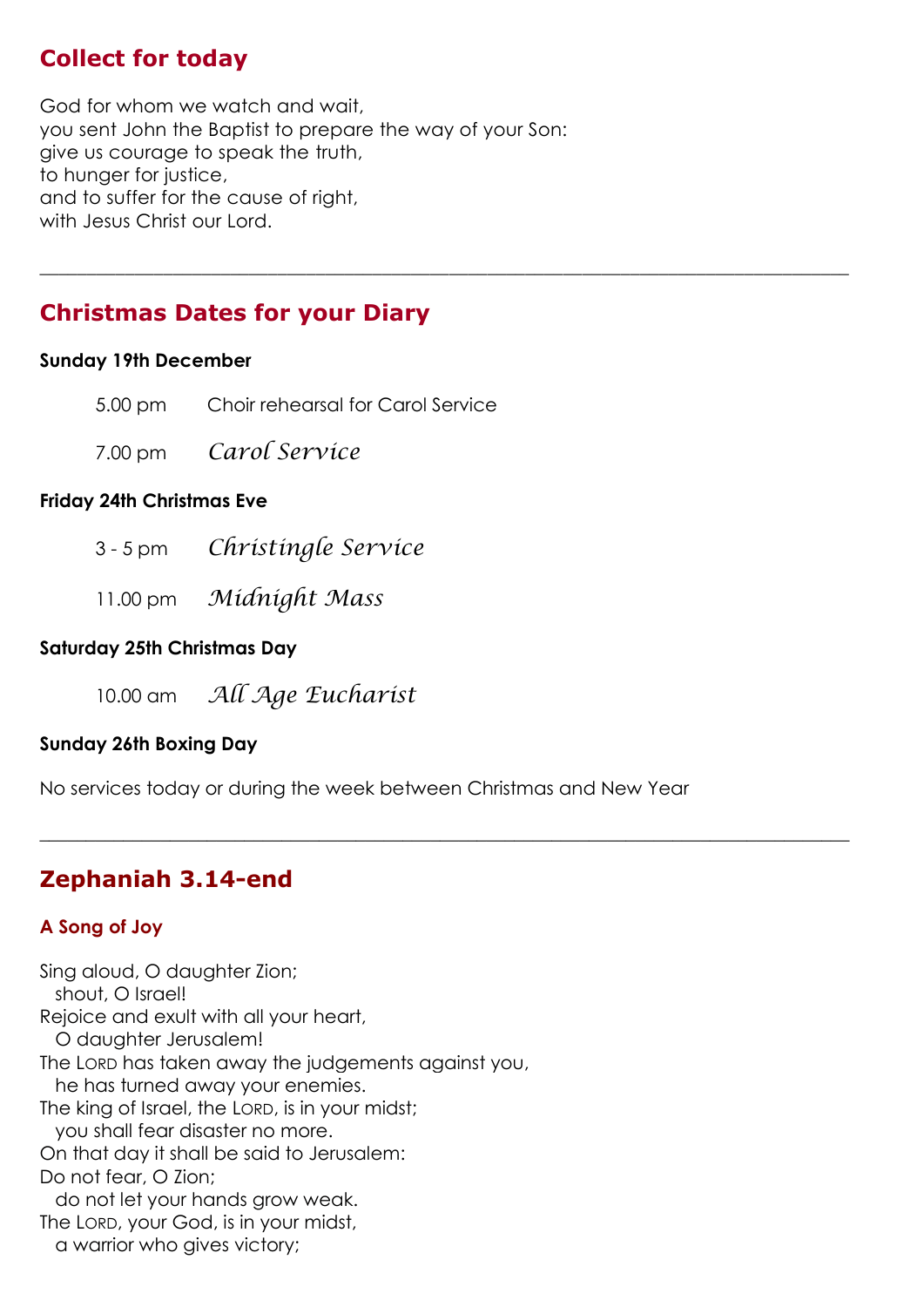he will rejoice over you with gladness, he will renew you in his love; he will exult over you with loud singing as on a day of festival. I will remove disaster from you, so that you will not bear reproach for it. I will deal with all your oppressors at that time. And I will save the lame and gather the outcast, and I will change their shame into praise and renown in all the earth. At that time I will bring you home, at the time when I gather you; for I will make you renowned and praised among all the peoples of the earth, when I restore your fortunes before your eyes, says the LORD.

#### **Psalm 146.4-end**

Happy are those who have the God of Jacob / for their / help, whose hope is / in the / Lord their / God; who made heaven and earth. the sea and / all that is / in them; who / keeps his / promise for / ever; who gives justice to those that / suffer / wrong and / bread to / those who / hunger. The Lord looses / those that are / bound; the Lord opens the / eyes / of the / blind; the Lord lifts up those who are / bowed / down; the / Lord / loves the / righteous; the Lord watches over the stranger in the land; he upholds the / orphan and / widow; but the way of the wicked / he turns / upside / down. The Lord shall / reign for / ever, your God, O Zion, throughout all gene/rations. / Alle/luia. [or / Praise the / Lord].

# **Philippians 4.4-7**

Rejoice in the Lord always; again I will say, Rejoice. Let your gentleness be known to everyone. The Lord is near. Do not worry about anything, but in everything by prayer and supplication with thanksgiving let your requests be made known to God. And the peace of God, which surpasses all understanding, will guard your hearts and your minds in Christ Jesus.

\_\_\_\_\_\_\_\_\_\_\_\_\_\_\_\_\_\_\_\_\_\_\_\_\_\_\_\_\_\_\_\_\_\_\_\_\_\_\_\_\_\_\_\_\_\_\_\_\_\_\_\_\_\_\_\_\_\_

\_\_\_\_\_\_\_\_\_\_\_\_\_\_\_\_\_\_\_\_\_\_\_\_\_\_\_\_\_\_\_\_\_\_\_\_\_\_\_\_\_\_\_\_\_\_\_\_\_\_\_\_\_\_\_

#### **Luke 3.7-18**

John said to the crowds that came out to be baptized by him, 'You brood of vipers! Who warned you to flee from the wrath to come? Bear fruits worthy of repentance. Do not begin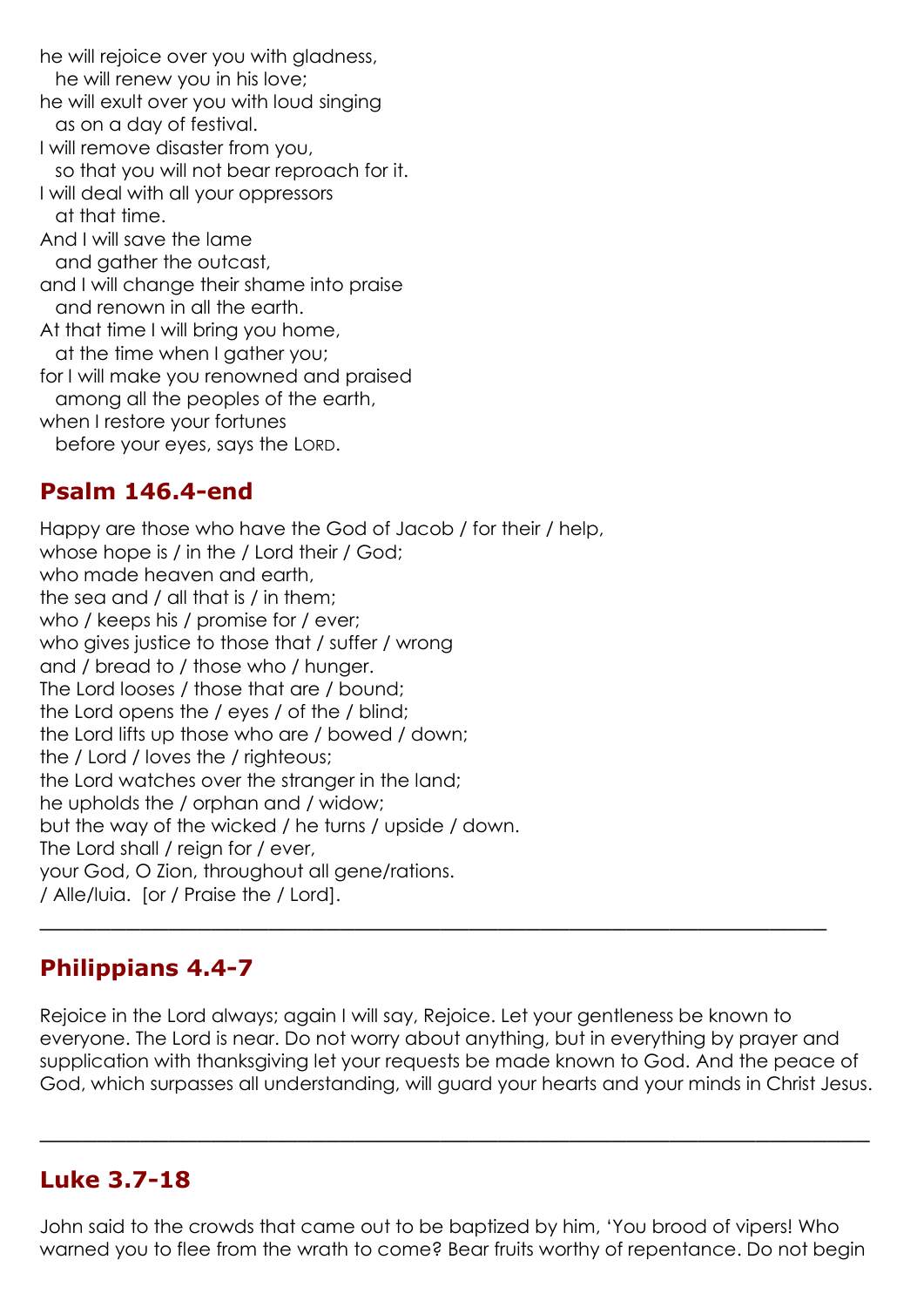to say to yourselves, "We have Abraham as our ancestor"; for I tell you, God is able from these stones to raise up children to Abraham. Even now the axe is lying at the root of the trees; every tree therefore that does not bear good fruit is cut down and thrown into the fire.'

And the crowds asked him, 'What then should we do?' In reply he said to them, 'Whoever has two coats must share with anyone who has none; and whoever has food must do likewise.' Even tax-collectors came to be baptized, and they asked him, 'Teacher, what should we do?' He said to them, 'Collect no more than the amount prescribed for you.' Soldiers also asked him, 'And we, what should we do?' He said to them, 'Do not extort money from anyone by threats or false accusation, and be satisfied with your wages.'

As the people were filled with expectation, and all were questioning in their hearts concerning John, whether he might be the Messiah, John answered all of them by saying, 'I baptize you with water; but one who is more powerful than I is coming; I am not worthy to untie the thong of his sandals. He will baptize you with the Holy Spirit and fire. His winnowingfork is in his hand, to clear his threshing-floor and to gather the wheat into his granary; but the chaff he will burn with unquenchable fire.'

So, with many other exhortations, he proclaimed the good news to the people.

### **Readings for next Sunday, 19 December (The 4th Sunday of Advent)**

Micah 5.2-5*a*; Canticle: Magnificat or Psalm 80.1-8; Hebrews 10.5-10; Luke 1.39-45 [46-55]

\_\_\_\_\_\_\_\_\_\_\_\_\_\_\_\_\_\_\_\_\_\_\_\_\_\_\_\_\_\_\_\_\_\_\_\_\_\_\_\_\_\_\_\_\_\_\_\_\_\_\_\_\_\_\_\_\_\_

 $\_$  , and the set of the set of the set of the set of the set of the set of the set of the set of the set of the set of the set of the set of the set of the set of the set of the set of the set of the set of the set of th

**Christmas Market.** Many thanks to everyone who was involved – to those who helped with preparation and clearing away, others who worked on stalls, and to everyone who came along and supported the event. Over £700 was raised for church funds.

There will be no **Meditation Group** tomorrow. The group will start back on Monday 10 January.

**Carol Service, 19 December, 7.00 pm**. Donations of **mince pies** and other **offers of help** with serving and then clearing up afterwards would be most welcome. Please sign the list on the noticeboard if you can help. Thank you.

We would prefer that the pigeonholes are not used for delivering **Christmas cards** whilst we are following Covid guidelines but also because they may not be collected before Christmas by the intended recipient.

**Advent Group - Hallelujah!** We will be listening to sections of Handel's *Messiah,* and delving into some of the bible passages he set to music, which also feature in our Sunday worship this Advent. In particular we will look at each passage in the light of different contexts and ask: what did it mean to those who first heard it? What did the early church make of it? What can it mean for us today? Each week there will be music to listen to, and some reading to do before the session. The group will meet this week and next on Tuesday at 7.30 pm, via Zoom.

Following the government guidelines announced last week, **Caroline will be working from home** again from tomorrow. Please continue to make contact as you would usually via the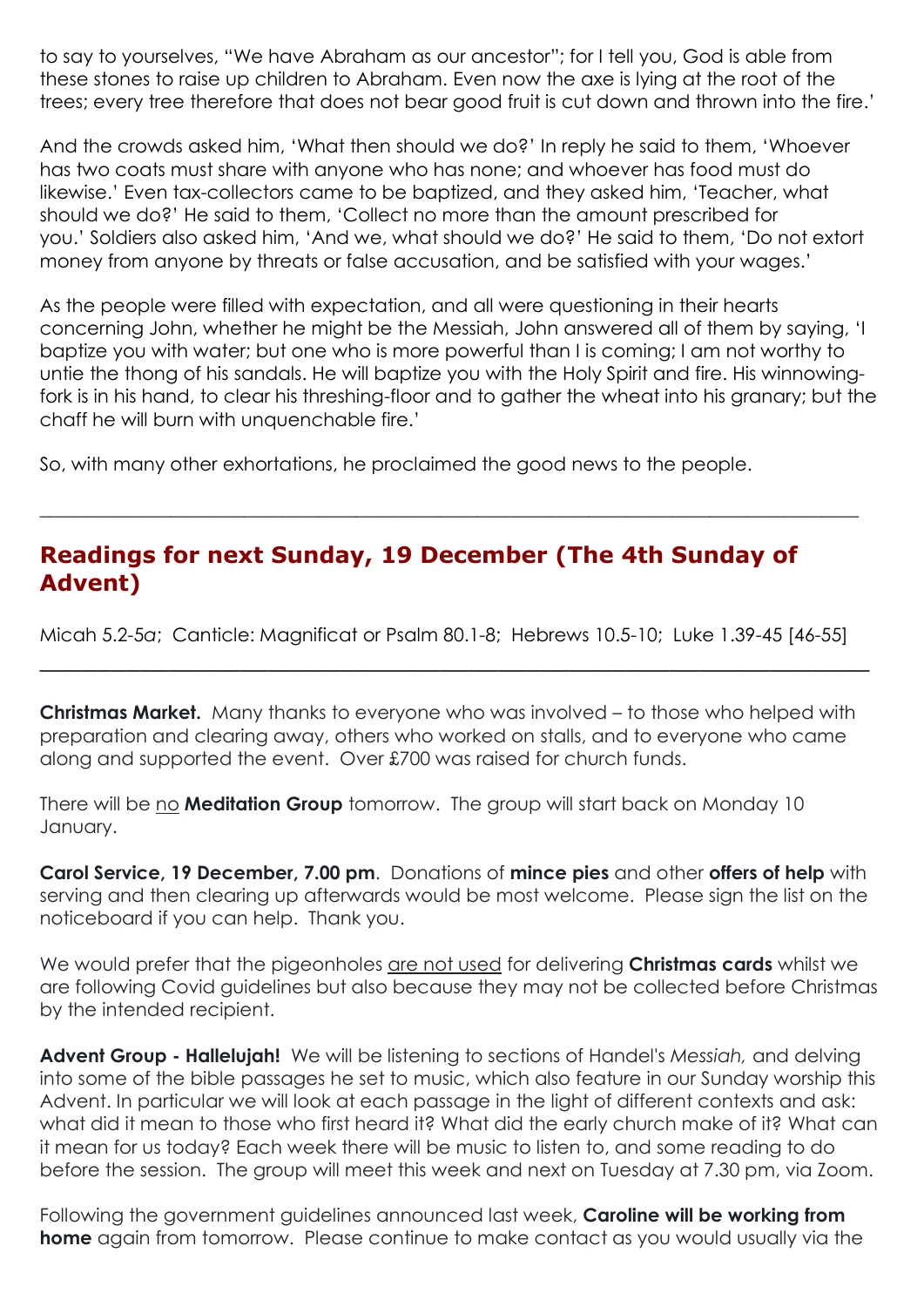office email or by leaving a message on the office answering machine (see back page for contact details). Both can be accessed via Caroline at home.

**CMS Boxes**. If you have been collecting for CMS and have a box at home; Maureen Gibbs or Alison Giles would be pleased to receive it from you for counting. Alternatively if you would prefer to count the change yourself, and hand over a cheque (made out to CMS) please also hand to Maureen or Alison as they have paperwork to complete when sending donations off on behalf of St James'. Thank you.

**Our new 'Community Hub'** operates every Saturday between 10.30 am and 12.30 pm. We serve tea/coffee from the Nave offering people a chance to chat alongside food collection**. The tea and coffee is for all comers, including members of St James' congregation – please drop in if you can!** The range of food on offer will be more limited but the basics will still be available, including refrigerated items, for those who are struggling to pay for provisions. Donations will still be most welcome and these now need to be dropped off at church on Saturday mornings between 9 am and 10 am. Thank you.

 $\_$  , and the set of the set of the set of the set of the set of the set of the set of the set of the set of the set of the set of the set of the set of the set of the set of the set of the set of the set of the set of th